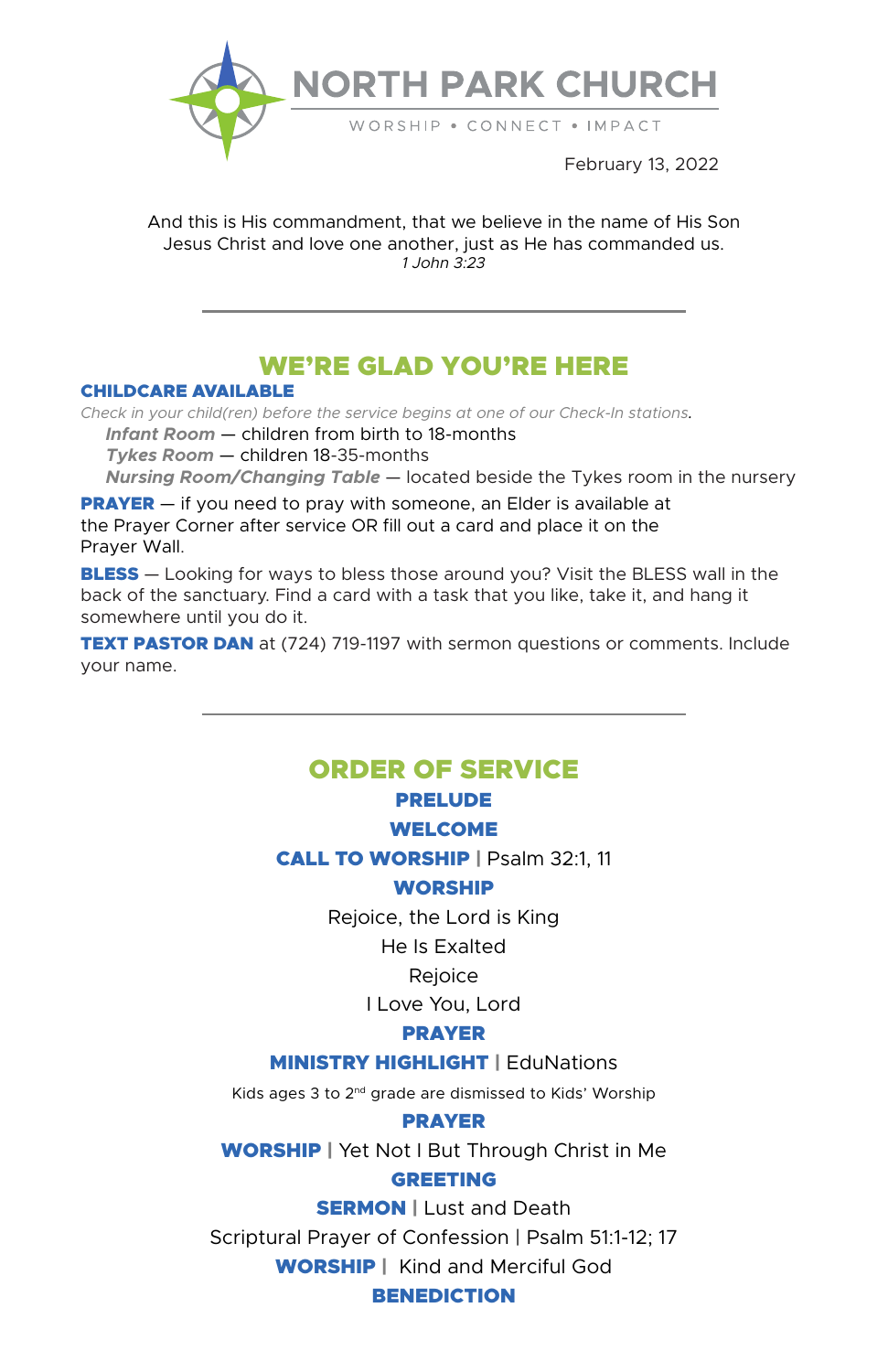# DAVID, PART 12: LUST AND DEATH DAN HENDLEY | II SAMUEL 12

**I.** The **c** over David's sin

**—** Restoration of the relationship between God and the sinner is always begun by **G**\_\_\_\_\_\_\_\_\_\_

**II.** The Consequences of David's sin

**a.** The "sword" — devastation within David's **f**\_\_\_\_\_\_\_\_\_\_

**b.** Forgiveness

 **1.** Without **p**\_\_\_\_\_\_\_\_\_\_\_\_\_\_\_ but with repentance

 **2.** After harsh **r**\_\_\_\_\_\_\_\_\_\_\_\_\_\_\_

 **3.** Does not preclude discipline

**III.** The **c**\_\_\_\_\_\_\_\_\_\_\_\_\_\_\_ of David's sin — Psalm 51

# SCRIPTURE REFERENCE

*New American Standard Bible is used unless otherwise indicated* 

### *II SAMUEL 12:1-14*

Then the Lord sent Nathan to David. And he came to him and said, "There were two men in one city, the one rich and the other poor. <sup>2</sup> The rich man had a great many flocks and herds. <sup>3</sup>But the poor man had nothing except one little ewe lamb which he bought and nourished; and it grew up together with him and his children. It would eat of his bread and drink of his cup and lie in his bosom, and was like a daughter to him. 4Now a traveler came to the rich man, and he was unwilling to take from his own flock or his own herd, to prepare for the wayfarer who had come to him; rather he took the poor man's ewe lamb and prepared it for the man who had come to him."

5Then David's anger burned greatly against the man, and he said to Nathan, "As the Lord lives, surely the man who has done this deserves to die. 6He must make restitution for the lamb fourfold, because he did this thing and had no compassion."

7Nathan then said to David, "You are the man! Thus says the Lord God of Israel, 'It is I who anointed you king over Israel and it is I who delivered you from the hand of Saul. <sup>8</sup>I also gave you your master's house and your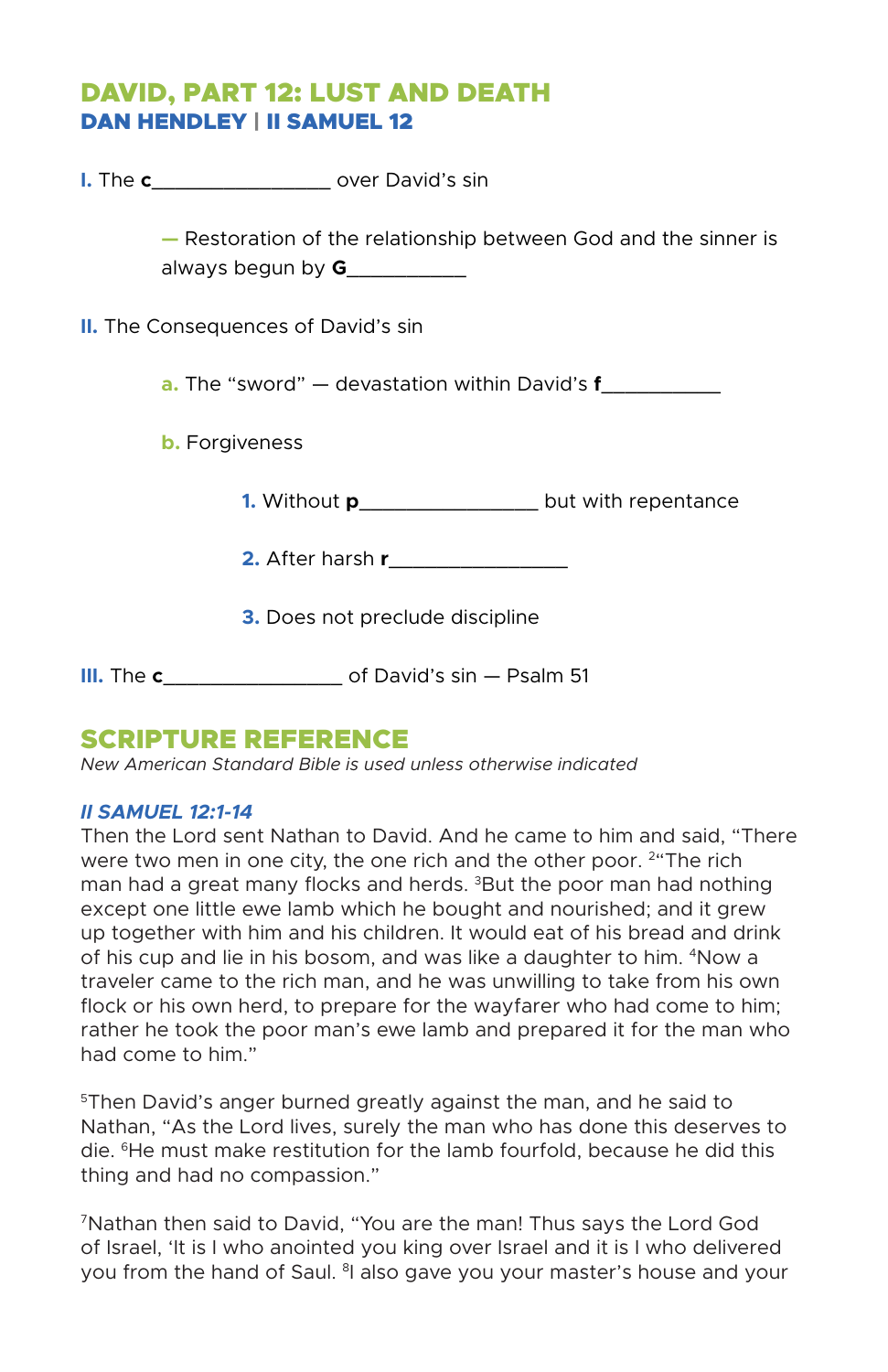master's wives into your care, and I gave you the house of Israel and Judah; and if that had been too little, I would have added to you many more things like these! 9Why have you despised the word of the Lord by doing evil in His sight? You have struck down Uriah the Hittite with the sword, have taken his wife to be your wife, and have killed him with the sword of the sons of Ammon. <sup>10</sup>Now therefore, the sword shall never depart from your house, because you have despised Me and have taken the wife of Uriah the Hittite to be your wife.' "Thus says the Lord, 'Behold, I will raise up evil against you from your own household; I will even take your wives before your eyes and give them to your companion, and he will lie with your wives in broad daylight. <sup>12</sup>Indeed you did it secretly, but I will do this thing before all Israel, and under the sun." <sup>13</sup>Then David said to Nathan, "I have sinned against the Lord." And Nathan said to David, "The Lord also has taken away your sin; you shall not die. <sup>14</sup>However, because by this deed you have given occasion to the enemies of the Lord to blaspheme, the child also that is born to you shall surely die."

### *JAMES 1:14-15*

Each one is tempted when he is carried away and enticed by his own lust. 15Then when lust has conceived, it gives birth to sin; and when sin is accomplished, it brings forth death.

#### *II SAMUEL 16:20-22*

Then Absalom said to Ahithophel, "Give your advice. What shall we do?"  $21$ Ahithophel said to Absalom, "Go in to your father's concubines, whom he has left to keep the house; then all Israel will hear that you have made yourself odious to your father. The hands of all who are with you will also be strengthened." <sup>22</sup>So they pitched a tent for Absalom on the roof, and Absalom went in to his father's concubines in the sight of all Israel.

#### *PSALM 51:16-17*

You do not delight in sacrifice, otherwise I would give it; You are not pleased with burnt offering. 17The sacrifices of God are a broken spirit; a broken and a contrite heart, O God, You will not despise.

#### *PROVERBS 7:21-27*

With her many persuasions she entices him; with her flattering lips she seduces him. <sup>22</sup>Suddenly he follows her as an ox goes to the slaughter, or as one in fetters to the discipline of a fool,  $^{23}$ until an arrow pierces through his liver; as a bird hastens to the snare, so he does not know that it will cost him his life. <sup>24</sup>Now therefore, my sons, listen to me, and pay attention to the words of my mouth. 25Do not let your heart turn aside to her ways, do not stray into her paths. <sup>26</sup> For many are the victims she has cast down, and numerous are all her slain.  $27$ Her house is the way to Sheol, descending to the chambers of death.

#### *PSALM 32:1-5*

How blessed is he whose transgression is forgiven, whose sin is covered! 2How blessed is the man to whom the Lord does not impute iniquity. 3When I kept silent about my sin, my body wasted away through my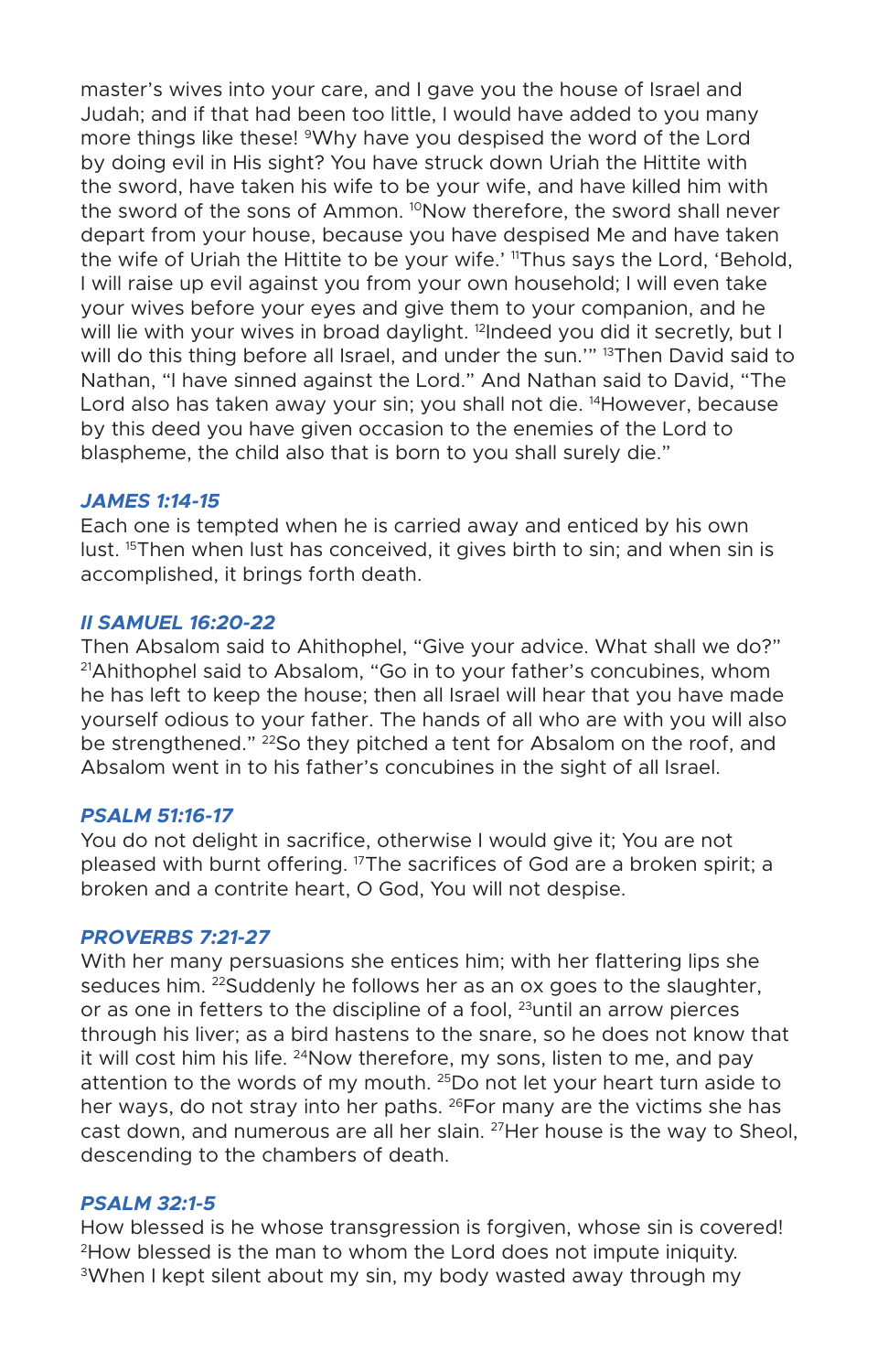groaning all day long. 4For day and night Your hand was heavy upon me; my vitality was drained away as with the fever heat of summer. 5I acknowledged my sin to You, and my iniquity I did not hide; I said, "I will confess my transgressions to the Lord"; and You forgave the guilt of my sin.

## *PSALM 51:2-5*

Wash me thoroughly from my iniquity and cleanse me from my sin. <sup>3</sup>For I know my transgressions, and my sin is ever before me. 4Against You, You only, I have sinned and done what is evil in Your sight, so that You are justified when You speak and blameless when You judge. <sup>5</sup>Behold, I was brought forth in iniquity, and in sin my mother conceived me.

# *PSALM 51:12a*

Restore to me the joy of Your salvation.

### *II CORINTHIANS 7:10*

The sorrow that is according to the will of God produces a repentance without regret, leading to salvation, but the sorrow of the world produces death.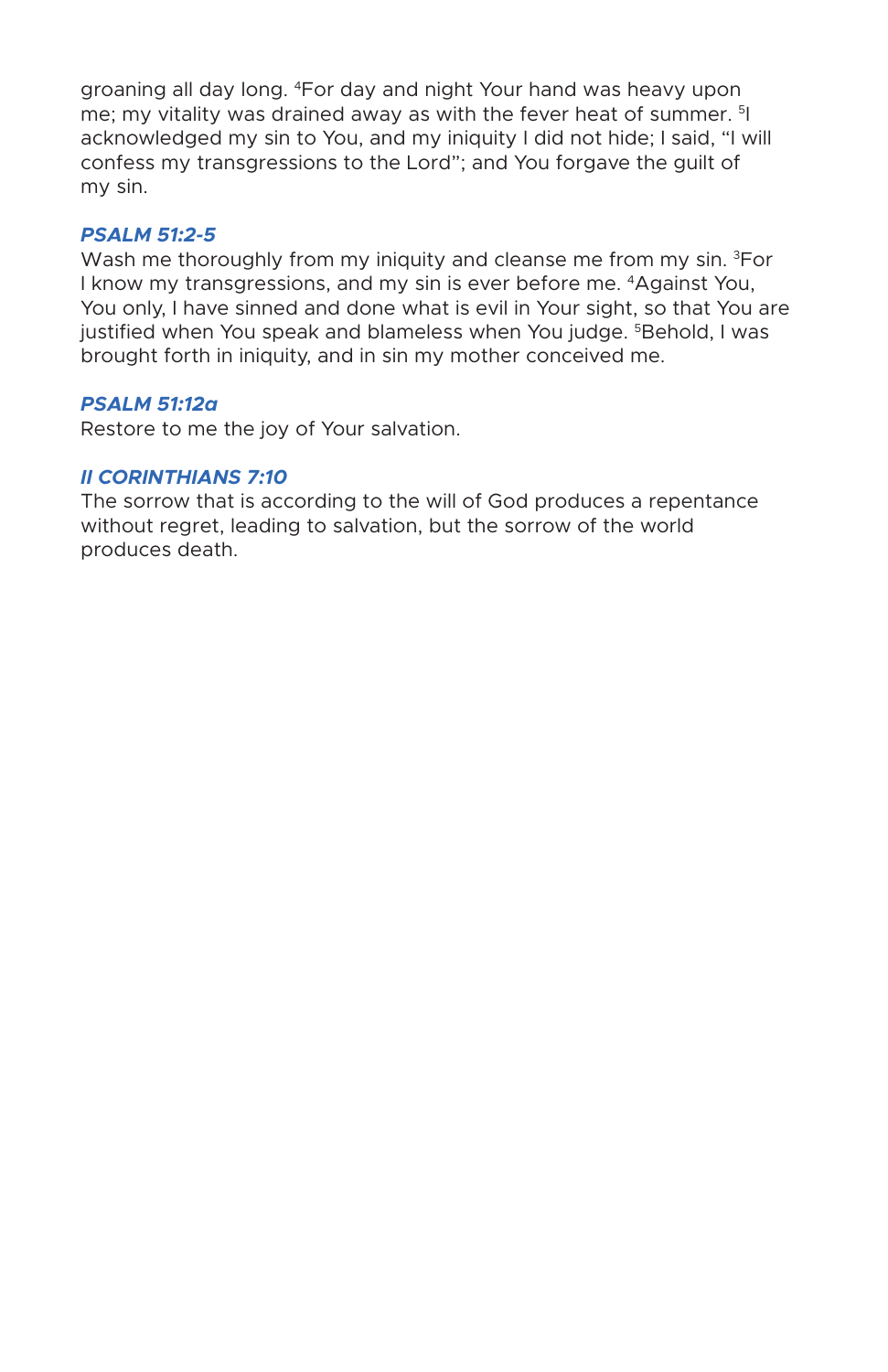# ANNOUNCEMENTS

#### YOUTH GROUP

**TONIGHT | 6:15 p.m. MORLEYS' HOUSE**

We'll be meeting at the Morleys' house for a Super Bowl Party. Students can stay until the end of the game or be picked up earlier. Questions? Contact Taylor Brown.

### DATE NIGHT AT NPC

# **FEBRUARY 14 | 6:00 - 8:00 p.m. Room 112**

Tired of fighting packed restaurants on Valentine's Day? We're planning a **FREE**, fun romantic evening for you and your spouse at NPC. Together we'll enjoy a catered dinner and get to test how well you really know your spouse. Sign up in the lobby or by emailing Pastor Ben. Questions? Contact Pastor Ben.

# FATHER AND SON LEGO BUILD

### **SATURDAY, FEBRUARY 26 2:30-4:30 p.m. | ROOM 111**

Dads, want to spend time with your son(s)? Come and join other dads and their boys for an afternoon of Legobuilding fun. Popcorn and prizes for special designs included! Sign up in the lobby or by emailing v*iochem@ gmail.com*.

#### JUBILEE: SAVE THE DATE **SATURDAY, FEBRUARY 26 9:30 a.m.-1:00 p.m. | ROOM 112**

The College and Careers group will be hosting CCO's Jubilee virtual conference. The Jubilee conference specializes in helping college students and others understand their callings in light of what God is doing in the world. For those wishing to join us email Gary Laird (*thelairdsfive@gmail. com*) for further details of the day and to give us an accurate headcount for lunch (provided). Individuals can register at *jubileeconference.com*

# WEEKLY MINISTRIES

**TUESDAY JOY** A morning devotion time hosted by Pastor Dan.

#### **MEN'S FELLOWSHIP**

Every Thursday morning men meet for a blessed time of fellowship, study, and prayer.

#### **MOMS**

A group of moms who meet for fellowship, prayer, and fun.

#### **WOMEN'S BIBLE STUDY**

A Monday morning Bible study of Colossians.

#### **YOUTH GROUP**

All 6-12<sup>th</sup> grade students are welcome to join. We're studying 1 John this year.

# SERVICES

### **STEPHEN MINISTRY**

Going through a difficult time? We would love the opportunity to assist you. Email Mark Sharpnack to hear how we can stand with you in your time of need.

#### **E-GIVING**

is available at *northparkepc.org/give*

# WEEKLY HIGHLIGHTS

# MONDAY, FEBRUARY 14

**WOMEN'S BIBLE STUDY** 9:15-11:15 a.m. | Room 112 **DATE NIGHT** 6:00-8:00 p.m. | Room 112 THURSDAY, FEBRUARY 17 **MEN'S FELLOWSHIP** 6:30 - 7:30 a.m. | ROOM 106